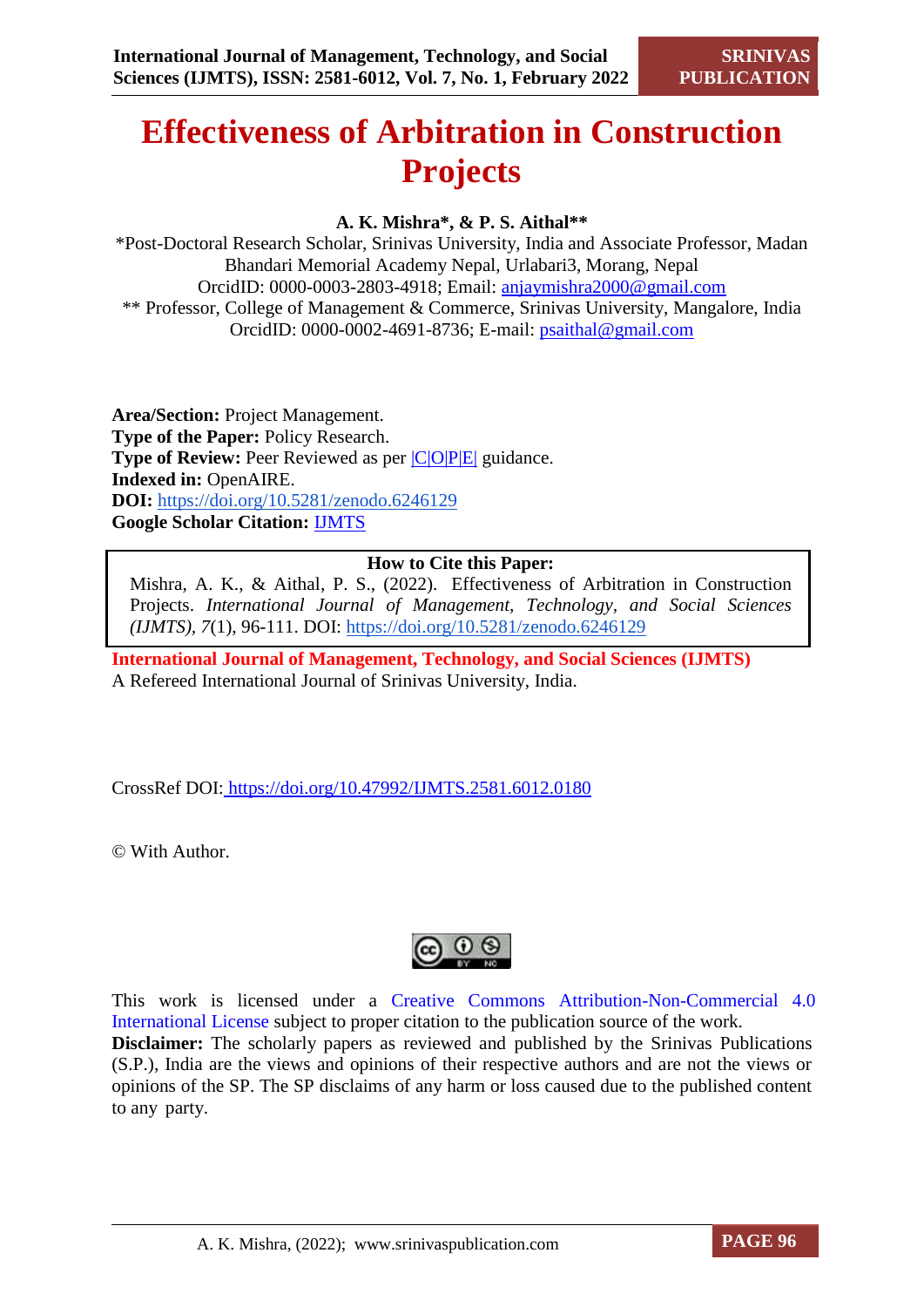## **Effectiveness of Arbitration in Construction Projects**

**A. K. Mishra\*, & P. S. Aithal\*\***

\*Post-Doctoral Research Scholar, Srinivas University, India and Associate Professor, Madan Bhandari Memorial Academy Nepal, Urlabari3, Morang, Nepal

OrcidID: 0000-0003-2803-4918; Email: [anjaymishra2000@gmail.com](mailto:anjaymishra2000@gmail.com)

\*\* Professor, College of Management & Commerce, Srinivas University, Mangalore, India OrcidID: 0000-0002-4691-8736; E-mail: psaithal@gmail.com

## **ABSTRACT**

**Purpose:** *It is impossible to specify remedies against every possible situation that may be encountered in construction projects. Any dispute can be settled timely either by negotiation, mediation, adjudication, arbitration, or litigation. This study was based on the context of Road construction contracts selected from the Dispute Resolution Unit of the Department of Roads (DoR, Nepal. The emphasis of this particular research work was to evaluate the effectiveness of arbitration.*

**Design/Methodology/Approach:** *The sixteen case studies were the major basis as a quantitative study for the assessment of the effectiveness of dispute adjudication by assessing the success rate of arbitration. Also, the familiarities of the parties about the provision and procedure of arbitration and its spirit/strength to resolve the disputes and responses of parties regarding the arbitration award were assessed based on the qualitative study. The content analysis in terms of percentage was the main tool for data analysis.*

**Findings/Result:** *The arbitration award was not accepted in about 78.57% of disputed issues of these sixteen cases and referred to litigation, 42.86% issues were referred by the Employers, 25.00% issues were referred by the Contractors and 3.57% issues were referred by both the Employers and the Contractors. 100% of Employers and 100% of Contractors agreed that they know the procedure and provision of arbitration for the resolution of disputes. The majority of the Employers did not accept the arbitration award and referred to the cases to litigation while mostly were accepted by the Contractors except in a few cases. The majority of the Employers had the perception that the arbitration award was favorable to the contractors while most of the Contractors argued that the decisions were fair to both parties. The majority of the Employers said that it is comfortable to accept the litigation award concerning the arbitration award. It is a prompt, cost-effective, efficient, and easy way of resolving construction disputes. The rejection of the arbitration award has negative consequences for the efficiency of public spending and which is associated with the extensive delay in the project completion and the delay is associated with a cost overrun. While acceptance of arbitration award is associated with timely delivery of the project. The enforcement of arbitration awards is critical to the success of arbitration. In those countries where the arbitration is backed up by statute by acts and enforceable by law, it is found to be more successful and effective.* 

**Originality/Value:** *This study helps the DoR, Contractors, and other agencies such as the Public Procurement Monitoring Office (PPMO), Nepal council of Arbitration (NEPCA), and different Auditors and arbitrators of Nepal as it gives the perception of the contracting parties towards the arbitration process to familiarize the spirit of arbitration in the Nepalese construction industry.*

**Paper Type:** *Policy Research* 

**Keywords:** Status, Success, Contracts, familiarities, response, Department of Roads (DoR)

## **1. INTRODUCTION :**

Disputes and claims always exist in the construction industry, especially for highways and transportation. The original Transportation Research Board (TRB) study in 1979 indicates that the problem of construction disputes and claims is increasing (Bramble & Cipollini, 1995) [1]. Even a study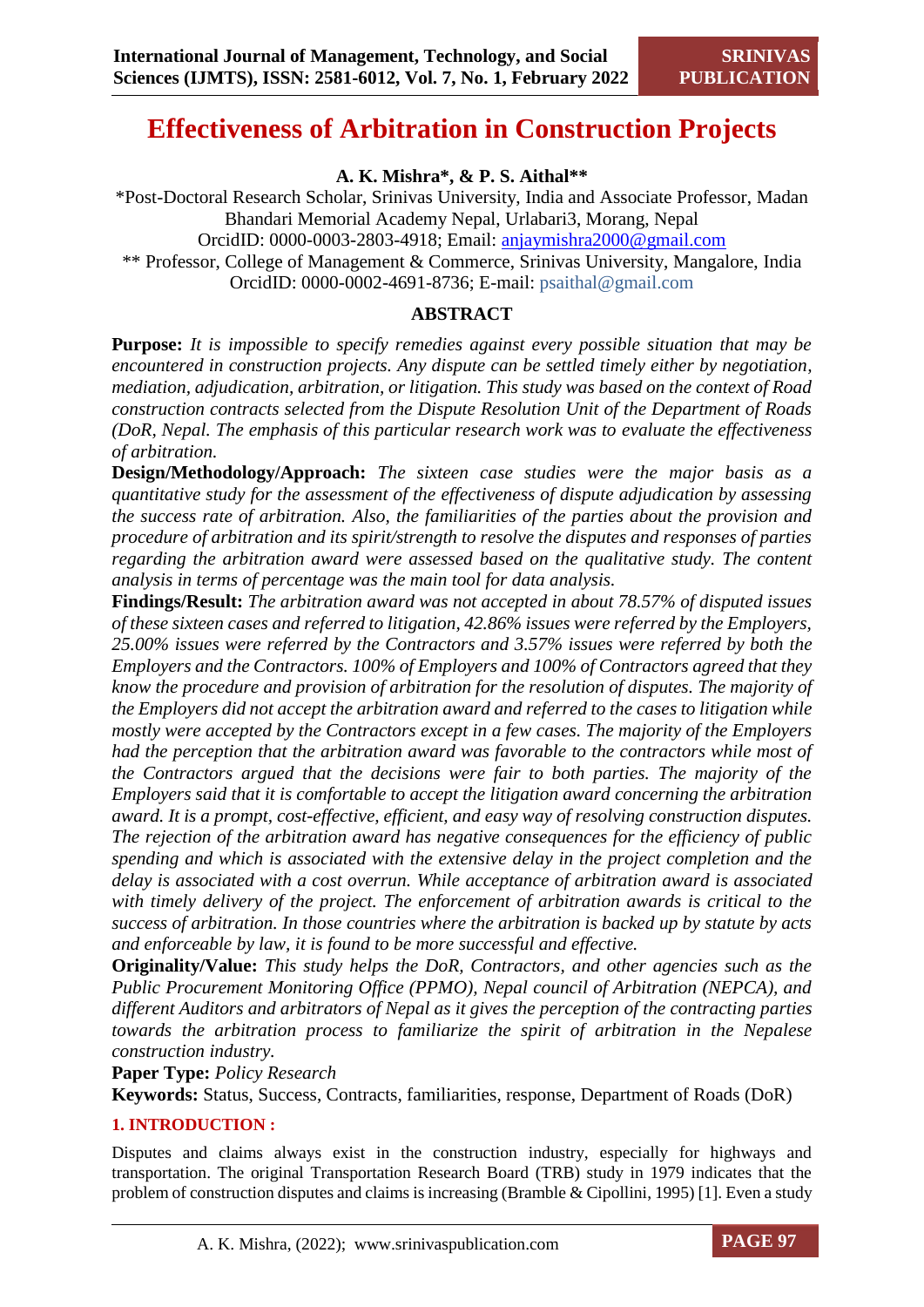conducted by Mishra et al, 2018 [2] and Mishra, 2018 [3] illustrates increasing cases of disputes in ADB-funded road construction projects in Nepal also. It is impossible to specify remedies against every possible situation that may be encountered in construction projects. And Disputes can be settled timely either by negotiation, mediation, adjudication, arbitration, or litigation. But the litigation process takes a long time and costs. So, quick and effective methods for dispute resolution are preferred (Mishra, 2020) [4]. The success rate of arbitration is determined based on the percentage of acceptance of arbitration reward. This study is especially focused on dispute resolution by independent arbitration, as a method of Alternative Dispute Resolution (ADR), widely practiced in construction contracts nowadays. Arbitration is defined as the final decision of a dispute by a private tribunal which distinguishes the importance of arbitration from the other alternative dispute resolution techniques (Marshall, 2001) [5].

## **2. PROBLEM STATEMENT :**

The number of road projects has been in continuous increasing trends in recent years in DoR. More road projects mean more road contracts and hence more uncertainty in projects which leads to an increase in claims and disputes. Because of uncertainty and, due to the intention of various parties involved in construction projects the conflict among the contracting parties is inevitable. If this conflict between the parties is not resolved, then a dispute occurs which is risky in terms of cost and time overrun of the project. Hence, the dispute should be settled timely to avoid the extra burden of time and cost (Mishra et al, 2021: Mishra, 2018) [6 & 3].

In Nepalese road construction contracts under DoR, there is the provision of ADR methods with the thought of completing the projects promptly, cost-effectively, and efficiently. Therefore it is desired to study the effectiveness of arbitration in Nepalese road construction contracts.

## **3. OBJECTIVES :**

The general objective of the study is to assess the effectiveness of arbitration along with the familiarities and responses of the contracting parties regarding the decisions of arbitrators.

## **4. LITERATURE REVIEW :**

## **4.1 Essential Elements of a Valid Contract:**

In Road Construction Contract under Department of Road, the disputes have been increasing in terms of quantity as well as in terms of amount. Ghimire et al (2012) [7] found that the success rate of adjudication is very low and adjudication has become ineffective and underutilized in road construction contracts. He further recommended studying the effectiveness of arbitration for resolving disputes. According to Mishra (2020) [8], the basic essential elements of valid contracts must have meetings of mind as Agreement: Both parties should do an agreement. Intention to create Legal Relations: Contracting parties must have the intention to make a legal relationship. Lawful Consideration: Parties to a contract must be benefited equally or must exchange something of equal value. Completeness and Certainty or Time and Place: The contract must be complete and clear and capable of being made certain. Contractual Capacity: The parties to the contract must have contractual capacity. Written and Registration: To make the contract evidence in the court of law it should be in written form and there is no specific provision in Nepal to register the contract. But if we wish we could register the contract. Lawful Object: The objective of the contract should be lawful otherwise the contract cannot create a legal relationship. Good Faith: The parties in the contract must be acting in good faith. No Violation of Public Policy: The contract should not violate "Public Policy." Free and Mutual Consent: The parties to the contract must have mutual understanding and must contract with free consent. Enforcement: The possibility of applying law into action strongly assures the success or failure of a contract. In developing countries like Nepal, the construction projects with domestic finances are usually implemented using two parties (Employer-Contractor) system whereas a three-party (Employer- Contractor-Engineer) system is used to execute the projects financed by international lenders [8].

## **4.2 Claims and Disputes in Road construction Contracts:**

A claim is defined as a legal request for additional compensation (cost and/or time) on account of a change in the terms of the contract [9].

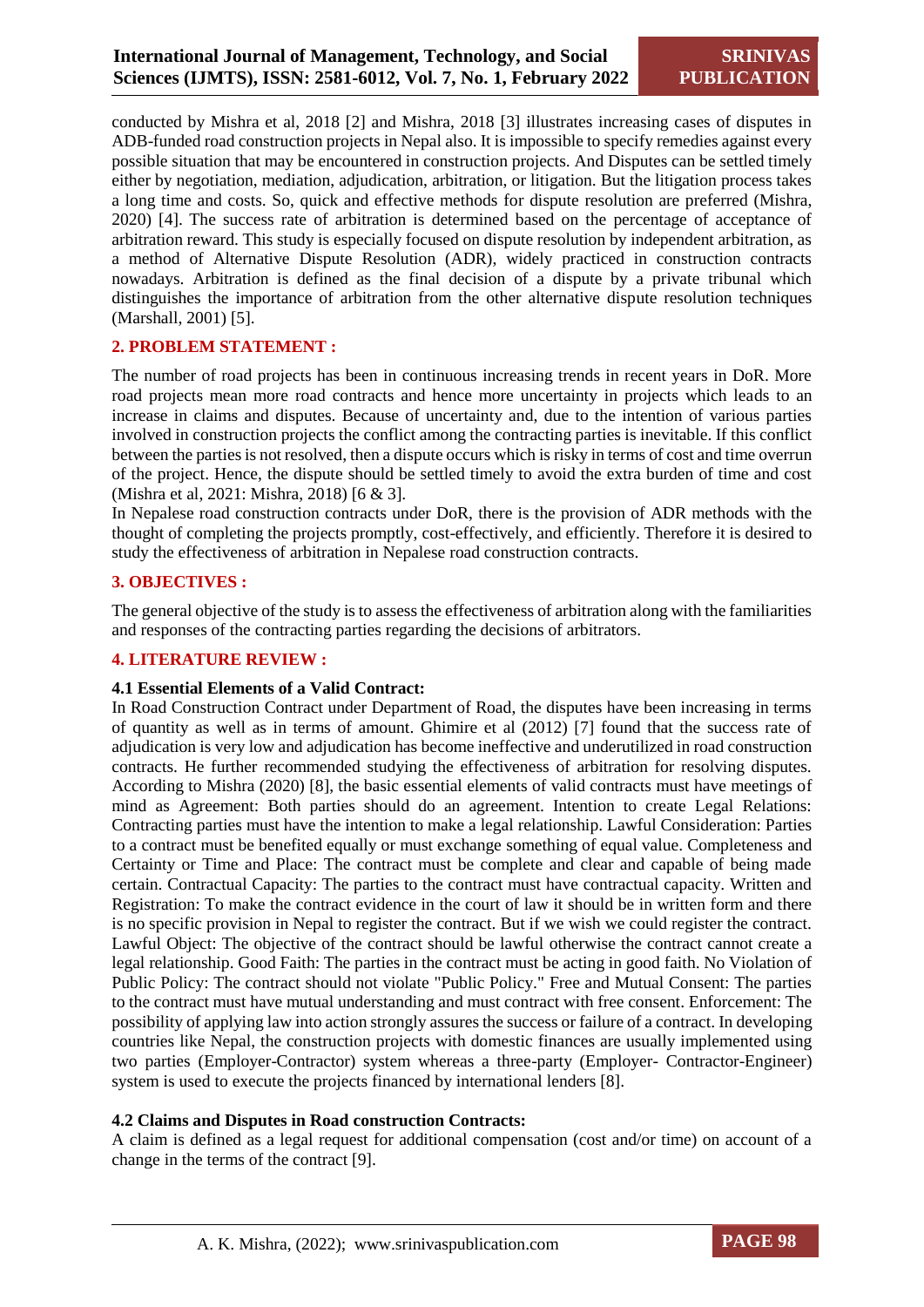As per Fisk (2000) [10], generally, claims may be identified as falling into one of the following classifications:

(I) Owner-caused delays in the work: The delays that are occurred due to failure to meet an obligation stated in the construction contract by the owner lie in this section. These types of delays are considered compensable (time & money) (Fisk, 2000) [10].

(II) Owner-ordered scheduling changes: When the scheduling changes after the order from the owner the contractor may claim (Fisk, 2000) [10].

(III) Constructive changes: If there is any change in a contract (defective plans and specifications, improper inspection and rejection, the impossibility of performance, etc.) by the owner, it increases the contractor's cost and/or time of performance so that the contractor may claim (Fisk, 2000) [10].

(IV) Differing site condition: is sometimes called "changed conditions" or "unforeseen conditions". If the owner fails to provide payment for differing site conditions, the contractor may claim (Fisk, 2000) [10].

(V) Severe weather: It includes severe rain or similar weather that prevents work from being done and delays the project. This type of claim may not always be excusable, and in some cases may be ruled excusable only and not compensable (Fisk, 2000) [10].

(VI) Acceleration of work: There are two types of acceleration i.e., Directed acceleration and Constructive acceleration. Directed acceleration occurs when the owner orders a contractor to speed up the work. According to the U.S. District Court, the necessary elements of a claim for constructive acceleration: "constructive acceleration is present when (1) the contractor encountered an excusable delay entitling it to a time extension; (2) the contractor requested an extension; (3) the request was refused; (4) the contractor was ordered to accelerate its work. that is, to finish the project as scheduled despite the excused delays; and (5) the contractor accelerated the work" (Fisk, 2000) [10]. According to the (Marshall, 2001) [5], the major advantages of Arbitration compared with Court proceedings are Arbitration may save in cost and time, the Arbitration process is more flexible than a court proceeding, and "Arbitral awards are, on account in particular of the New York Convention, recognized and enforceable in many more countries than an English court judgment."

From the literature review, it was found that the arbitration method for dispute settlement saves time and money rather than a court proceeding. And there is no review of merits in court. Moreover, arbitration is taken as the final decision of a dispute by a private tribunal and courts rarely reexamine it, subject only to a request to set aside the award due to procedural irregularities such as an unfair procedure or arbitrator lack of independence. The works of the literature showed that arbitration provision is widely used as a method of ADR in Nepalese road construction contracts. It is a prompt, cost-effective, efficient, and easy way of resolving construction disputes. The rejection arbitrators' decisions have negative consequences for the efficiency of public spending and which is associated with extensive delays in project completion. That prolongs the disputes and the project implementation is hampered by cost overrun, time overrun, and quality degradation with serious cash flow problems and substantial losses to the projects. While acceptance of arbitrators' decisions is associated with ontime project delivery. The percentage of sample cases resolved by adjudication provision was taken as its success rate similarly; it can be taken for Arbitration also.

## **5. METHODOLOGY :**

This research tended to follow the study of the effectiveness of arbitration as an alternative dispute resolution method taking cases of disputes in road construction contracts under DoR. The dispute cases of contracts under road projects including the projects financed by World Bank (WB) and Asian Development Bank (ADB) available in DRU of DoR were taken for the research. Dispute Resolution Unit (DRU) is the unit that is under the Asset Management, Contract Management, and Quality Control Project of DoR. All the disputes in contracts of DoR are handled by DRU representing the employer. This research incorporated both qualitative and quantitative data. Literature review, case studies, questionnaire survey, and discussion with the parties/experts were taken. After the collection of data from case studies, it was analyzed to find out the percentage of success of arbitration as a quantitative study. Similarly, the familiarities of the parties about the arbitration were found by questionnaire to contractors and employees of DoR. And the response of the parties towards the decision of arbitration about impartiality, effectiveness was found by questionnaire.

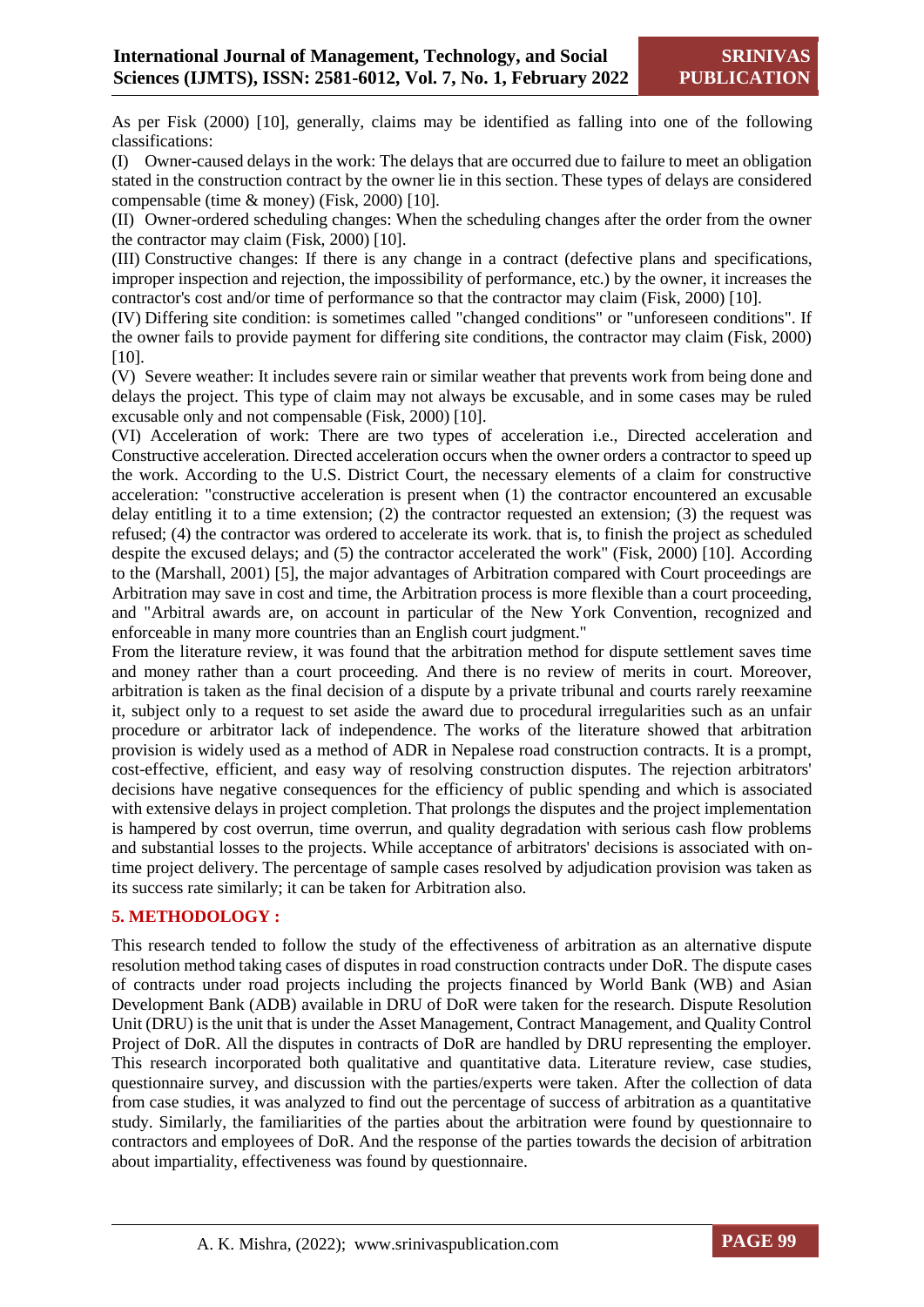## **5.1 Study Area:**

The area of this study is limited to the road contracts under dispute available in DRU of DoR. Construction and maintenance of the strategic roads (National highways & Feeder Roads) fall under the responsibility of the Department of Roads (National Transport Policy, 2001). Nowadays the number of road projects under DoR is increasing year by year and so is a dispute. In total there are 36 dispute cases filed in DRU.

## **5.2 Sample Size and Selection:**

All the dispute cases (36 dispute cases) under road and bridge contracts available in DRU of DoR will be collected. The questionnaire will be distributed to 25 members each from contractor and employer. Among 25 members each from contractor and employer, minimum of 6 members each from both parties will be selected such that they have been involved in the sample cases. Among 36 dispute cases available in DRU of DoR, 7 cases are under the process of dispute resolution, 6 cases are related to bridge contracts and 7 cases have incomplete information due to non-availability of complete documents. So, the remaining 16 cases will be taken for this study as a sample. The sample selection was based on nonprobability sampling (judgment) from available dispute cases in DRU under road contracts.

## **5.3 Collection of Data:**

Questionnaire Survey & meeting with Experts were used to collect primary data.

**Questionnaire survey & Meeting with Experts:** Two sets of questionnaires with the same meanings in each set were designed first, one set for Employer's experts and another for Contractor's experts. The designed questions were first pre-tested by distributing them to four experts having similar expertise for their consultations. The comments, suggestions, and views of the experts were incorporated and the questions were finalized so that the final questions were supposed to be unbiased. Now the Twenty-five experts as Project Managers/Project In-charges from the Employers side and twenty-five experts from the Contractor's side were selected for the questionnaire survey in such a way that they were more or less involved in the dispute resolution process of the cases under this study though there were some limitations. The questionnaires were distributed to all selected experts but they were collected from 20 experts from Employers and 20 experts from Contractors. Some of them may be biased and some may not have sufficient experience. Therefore, the analysis was done with discussion when there were contradictions between the views and opinions of the respondents in two or more questions. Only the related questions regarding the objectives of the study, out of the questionnaire survey, were analyzed to achieve the objectives of the study.

**Discussion with Employers/Contractors/Experts:** During the course of questionnaire collection, a discussion was made with the Employer's and Contractor's representatives and experts. Also, a discussion was made with experts from the arbitrators' side for collecting their views for this study.

**Case study** of road contracts under DoR available in Dispute Resolution Unit (DRU), DoR. the data were collected through questionnaire survey, meetings, and discussion with experts and stakeholders. A set of questionnaires for three stakeholders was designed first and then pre-tested by consulting and distributing to two experts involved with the design and approval of the bridge projects. Then the questionnaire was finalized so that the questions and ranking system choices were supposed to be unbiased and supported by an extensive literature review.

## **5.4 Analysis of Data:**

For this study, the dispute cases which have been decided by arbitration method under road contracts available in DRU of DoR were taken. The percentage of acceptance of arbitrators' decisions by contracting parties was found and this percentage value was taken as the index for measuring the success rate and effectiveness of arbitration. Descriptive statistical analysis was done for the questionnaire survey and discussions with the experts from Employer. The data were analyzed with the help of content analysis as a percentage of sampled numbers from the information obtained through case studies, questionnaire surveys, and discussions with the experts from Employer, Contractor, and arbitrator. Now, conclusions were drawn with recommendations by linking the results obtained from cases studies, questionnaire surveys, and discussions with the literature review. Following three things such as % of success rate, % of familiarity spirit of arbitration and knowledge of experts, and % of positive and

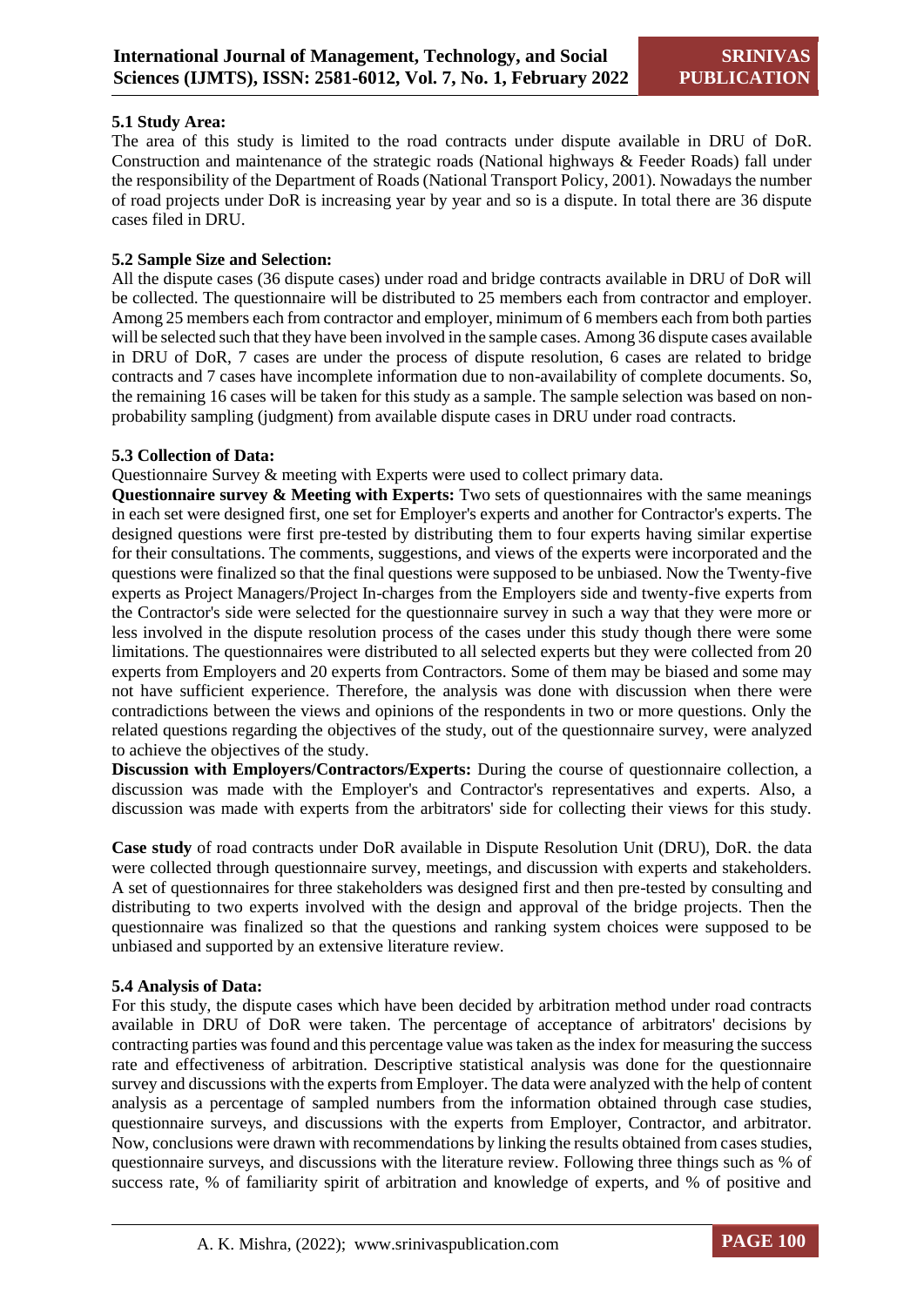negative response above 70% assumed as Effective followed by the range of 40 to 70 % as moderately effective and less than 40% as ineffective.

## **6. RESULTS AND DISCUSSION :**

## **6.1 Case Study:**

The purpose of the case studies is to identify the issues, claim, and decisions of all selected cases for which the standard practice of the Nepal Council of Arbitration is continuously referred [11].

| <b>Cases</b>        | No. of              | <b>Contractor's Claims</b> | <b>Arbitrators</b> | <b>Implementati</b> | <b>Remarks</b> |
|---------------------|---------------------|----------------------------|--------------------|---------------------|----------------|
|                     | <b>Issues</b>       | (NRs)                      | ' Decisions        | on<br>of            |                |
|                     |                     |                            | (NRs.)             | <b>Decisions</b>    |                |
| Case 1; RSDPAF-W-   | Payment             | NRs, 066,901.18            | The                | Arbitrators'        |                |
| FYPM-NCB-WR-        | against rice        | (NRs. 407.368, 5, 1 5)     | decision of        | Decision was        |                |
| Pokhara-3A          | Adjustment          | as Price Adjustment        | the                | accepted.           |                |
|                     | on Issue 1          | $+$ NRs. 698, as .6793     | Arbitrator is      |                     |                |
|                     | constructio         | an interest                | also the           |                     |                |
|                     | n material.         |                            | same as that       |                     |                |
|                     |                     |                            | of the             |                     |                |
|                     |                     |                            | Adjudicator.       |                     |                |
|                     |                     |                            | The                |                     |                |
|                     |                     |                            | Arbitrator         |                     |                |
|                     |                     |                            | gave his           |                     |                |
|                     |                     |                            | decision on        |                     |                |
|                     |                     |                            | 10th               |                     |                |
|                     |                     |                            | January            |                     |                |
|                     |                     |                            | 2014 (2070-        |                     |                |
|                     |                     |                            | $09 - 26$          |                     |                |
|                     |                     |                            | against the        |                     |                |
|                     |                     |                            | claim of the       |                     |                |
|                     |                     |                            | Contractor.        |                     |                |
| Case 2; DTI/065/066 | Measureme           | 11.665,692.83              | 5,667,884.7        | Arbitrators'        | The            |
|                     | nt of the           |                            | 6 to be            | Decision<br>was     | employer       |
|                     | quantity of         |                            | given to the       | not                 | referred a     |
|                     | the item of         |                            | Contractor         |                     | case           |
|                     | formation           |                            | by the             |                     | Appellate      |
|                     | of                  |                            |                    |                     |                |
|                     | embankme            |                            |                    |                     |                |
|                     | nt and<br>Issue 1   |                            |                    |                     |                |
|                     |                     |                            |                    |                     |                |
|                     | fabrication         |                            |                    |                     |                |
|                     | of gabion<br>boxes. |                            |                    |                     |                |
|                     | Soil                | Without VAT)               | Employer           | accepted.           | Court          |
|                     | excavated           |                            |                    |                     |                |
|                     | at the site         |                            |                    |                     |                |
|                     | was                 |                            |                    |                     |                |
|                     | different           |                            |                    |                     |                |
|                     | Issue 2 then        |                            |                    |                     |                |
|                     | the soil            |                            |                    |                     |                |
|                     | classificatio       |                            |                    |                     |                |
|                     | n                   |                            |                    |                     |                |
|                     | mentioned           |                            |                    |                     |                |
|                     | in the BOQ          |                            |                    |                     |                |

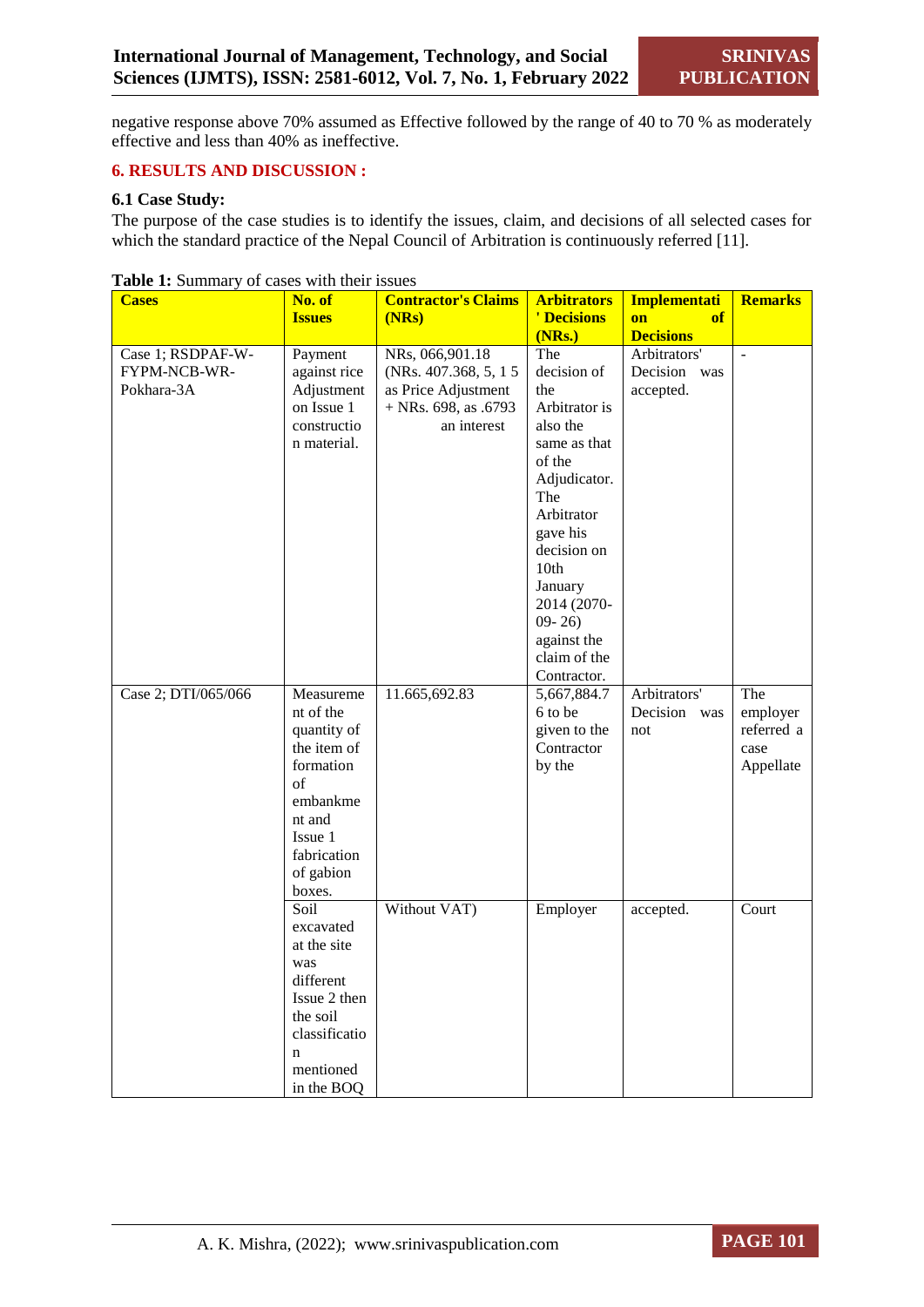**SRINIVAS PUBLICATION**

| Case 3;<br>RNDP/LCB/DG-01                   | Cost<br>compensati<br>on against<br>idle Issue 1<br>equipment<br>and<br>manpower<br>during<br>banda days<br>Additional<br>Cost of<br>general<br>items for<br>Issue 2<br>extended<br>period | 20,473,065.00<br>plus<br>interest @ I 0%<br>1,950,000.00 plus<br>interest @ I 0%               | 2,113,055.0<br>$\theta$<br>The claim<br>was rejected<br>by<br>Arbitrator | Arbitrators'<br>Decision was<br>accepted.<br>Arbitrators'<br>Decision<br>was<br>not<br>accepted. | Both<br>employer<br>and<br>Contracto<br>r referred<br>t<br>case to<br>Appellate<br>Court.<br>The<br>Contracto<br>r<br>referred<br>the<br>case<br>to<br>Appellate |
|---------------------------------------------|--------------------------------------------------------------------------------------------------------------------------------------------------------------------------------------------|------------------------------------------------------------------------------------------------|--------------------------------------------------------------------------|--------------------------------------------------------------------------------------------------|------------------------------------------------------------------------------------------------------------------------------------------------------------------|
| Case 4;<br>RNDP/LCB/DG-02                   | Cost<br>compensati<br>on against<br>idle<br>Issue 1<br>equipment<br>and<br>manpower<br>during<br>banda days.                                                                               | 53,69,676.95                                                                                   | 1,213,184.1<br>$\Omega$                                                  | Arbitrators'<br>Decision<br>was<br>not<br>accepted.                                              | Court.<br>Employer<br>referred<br>the<br>case<br>Appellate<br>Court                                                                                              |
| Case 5;<br>RNDP/LCB/DG-04                   | Cost<br>compensati<br>on against<br>idle<br>Issue 1<br>equipment<br>and<br>manpower<br>during<br>banda days                                                                                | 5,914,490.99                                                                                   | 1,525,781.0<br>3                                                         | Arbitrators'<br>Decision was<br>not<br>accepted.                                                 | Employer<br>referred<br>the<br>case<br>Appellate<br>Court                                                                                                        |
| Case 6;<br>RNDP/LCB/DG-03                   | Issue 1Cost<br>compensati<br>against<br>on<br>idle<br>Equipment<br>and<br>manpower<br>during<br>bandha days                                                                                | 7,745,181.87                                                                                   | 5,106,887.0<br>$\mathbf{U}$                                              | Arbitrators'<br>Decision<br>was<br>not<br>accepted.                                              | Employer<br>referred<br>the<br>case<br>Appellate<br>Court                                                                                                        |
| Case 7;<br>RNDP/LCB/HB-1 &<br>RNDP/LCB/HB-2 | Issue 1<br>Issue 2                                                                                                                                                                         | Cost for making the<br>availability of water<br>Compensation<br>amount due to Nepal<br>Bandha  | 3,805,036.0<br>$\theta$<br>13,608,350.<br>$00\,$                         | The claim was<br>rejected<br>by<br>Arbitrator                                                    | Contracto<br>r referred<br>the<br>case<br>to<br>Appellate                                                                                                        |
|                                             | Issue 3                                                                                                                                                                                    | Compensation due to<br>less efficiency<br>of trucks because of<br>the condition of the<br>road | 23,386,550.<br>$00\,$                                                    |                                                                                                  | Court                                                                                                                                                            |
|                                             | Issue 4                                                                                                                                                                                    | Cost of idle<br>equipment and<br>manpower during the                                           | 1,669,950.0<br>0                                                         |                                                                                                  |                                                                                                                                                                  |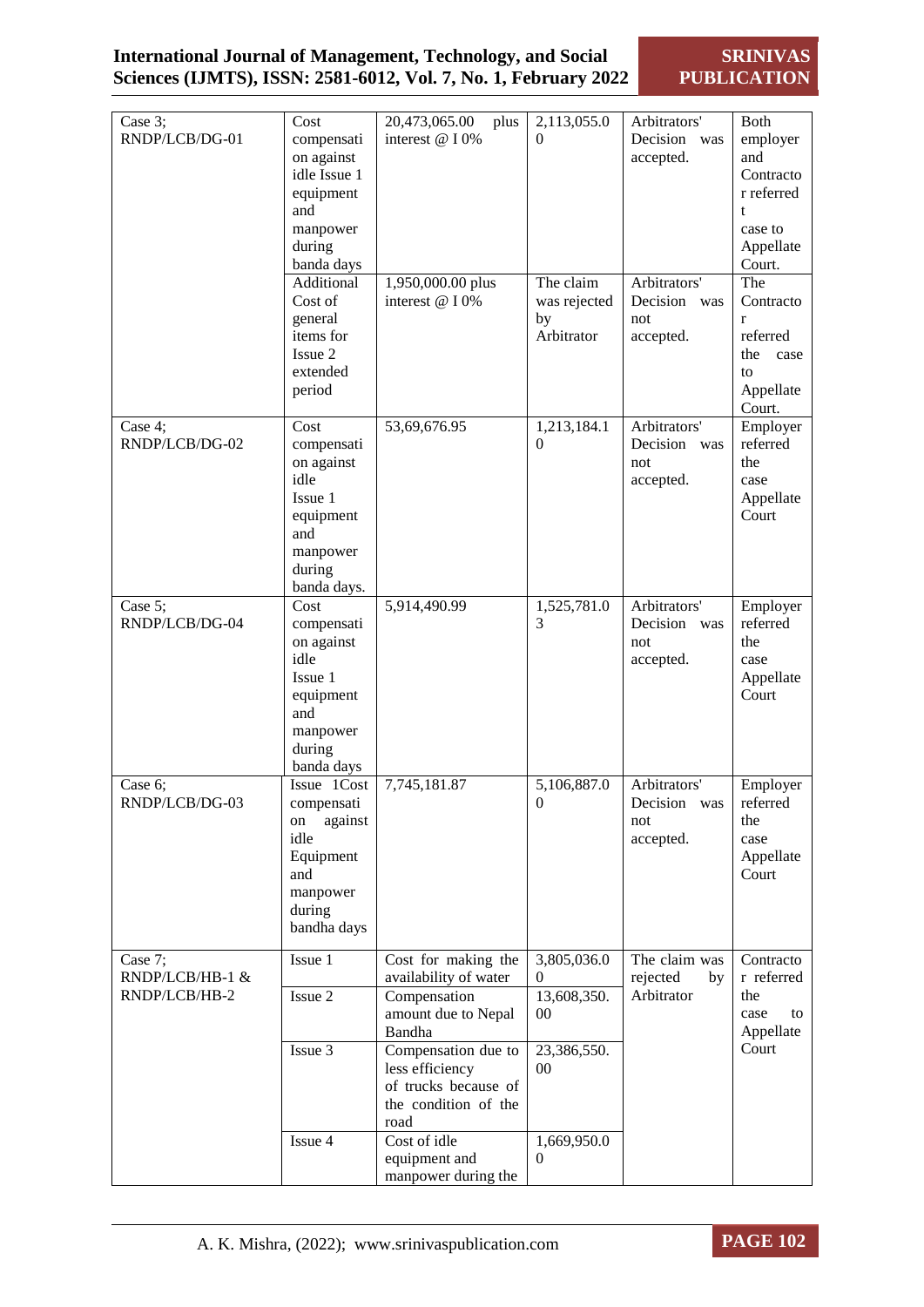|                      |         | Dhankutta<br>Headquarters                    |                               |                                 |                      |
|----------------------|---------|----------------------------------------------|-------------------------------|---------------------------------|----------------------|
|                      |         | Attack                                       |                               |                                 |                      |
|                      | Issue 5 | Cost for disposal of                         | 1,368,850.0                   |                                 |                      |
|                      |         | excavated Material                           | $\Omega$                      |                                 |                      |
|                      |         | and land used<br>by                          |                               |                                 |                      |
|                      |         | the Contractor                               |                               |                                 |                      |
|                      | Issue 6 | of idle plant,<br>Cost                       | 3,688,300.0                   |                                 |                      |
|                      |         | equipment                                    | $\Omega$                      |                                 |                      |
|                      |         | and<br>manpower<br>due<br>to                 |                               |                                 |                      |
|                      |         | Terai Banda                                  |                               |                                 |                      |
| Case 8; RNDP/LCB/PP- | Issue 1 | New Rate for the                             | 2,699,58<br>$\bf{I}$          | 1,360,731.7                     | Employer             |
| 4                    |         | <b>BOQ</b> Item                              | .50                           |                                 | referred             |
|                      |         |                                              |                               |                                 | the                  |
|                      |         |                                              |                               |                                 | case                 |
|                      |         |                                              |                               |                                 | Appellate            |
| Case 9;              | Issue 1 | Additional cost and                          | 23,648,775.                   | The<br>of<br>area               | Court<br>Employer    |
| NRDUC/SMN/           |         | time                                         | 40                            | jurisdiction                    | referred             |
| <b>NCB 3-1</b>       |         | compensation against                         | plus interest                 | about                           | the                  |
|                      |         | manual<br>rock                               | @                             | Arbitration                     | case                 |
|                      |         | excavation instead of                        | 10%                           | could not be                    | Appellate            |
|                      | Issue 1 | rock blasting<br>Compensation of cost        | 2,494,581.3                   | taken<br>Claim<br>was           | Court<br>Arbitrator  |
|                      |         | due to rise in                               | 6 plus                        | rejected                        | s'                   |
|                      |         | fuel                                         | VAT.                          |                                 | Decision             |
|                      |         |                                              |                               |                                 | was                  |
|                      |         |                                              |                               |                                 | accepted             |
| Case 10;             | Issue 2 | Compensation of idle                         | 4,198,772.6                   | Arbitrators'                    | Employer             |
| RMDP/REHAB/ICB/M     |         | resources due to                             | 7 plus<br><b>VAT</b>          | Decision<br>was                 | referred             |
| <b>KS-12</b>         |         | Banda/Blockade/Stri<br>ke                    | and<br>interest               | not<br>accepted                 | the<br>case          |
|                      |         |                                              | @12.5%                        |                                 | Appellate            |
|                      |         |                                              |                               |                                 | Court                |
|                      | Issue 3 | Compensation<br>for                          | 4452,000.00                   | Claim<br>was                    | Arbitrator           |
|                      |         | supplying machine                            | plus                          | rejected                        | s'                   |
|                      |         | and manpower for                             | <b>VAT</b><br>and<br>interest |                                 | Decision             |
|                      |         | survey works                                 | @12.5%                        |                                 | was<br>accepted      |
|                      | Issue 4 | Compensation<br>for                          | 4,989,069.3                   | Claim<br>was                    | Arbitrator           |
|                      |         | Quantity of Hard                             | 5 plus                        | rejected                        | s'                   |
|                      |         | rock cutting                                 | <b>VAT</b>                    |                                 | Decision             |
|                      |         |                                              |                               |                                 | was                  |
|                      |         |                                              |                               |                                 | accepted             |
| $11; BJJD-BJ$        | Issue 1 | Payment<br>of<br>the<br>excess quantity more | 12<br>737,<br>348.74          | Arbitrators'<br>Decision<br>was | Employer<br>referred |
| Case<br>01           |         | the<br>then<br>contract                      |                               | not                             | the                  |
|                      |         | quantity                                     |                               | accepted                        | case                 |
|                      |         |                                              |                               |                                 | Appellate            |
|                      |         |                                              |                               |                                 | Court                |
|                      | Issue 1 | Price                                        | 1539,460.32                   | The amicable                    |                      |
| Case 12; 21-057/58   |         | escalation/compensat                         |                               | settlement                      |                      |
|                      |         | ion mainly<br>due to extension of            |                               | made with<br>Adjudicator's      |                      |
|                      |         | time occurring due                           |                               | decision                        |                      |
|                      |         | the<br>Employer's<br>to                      |                               |                                 |                      |
|                      |         | Risk.                                        |                               |                                 |                      |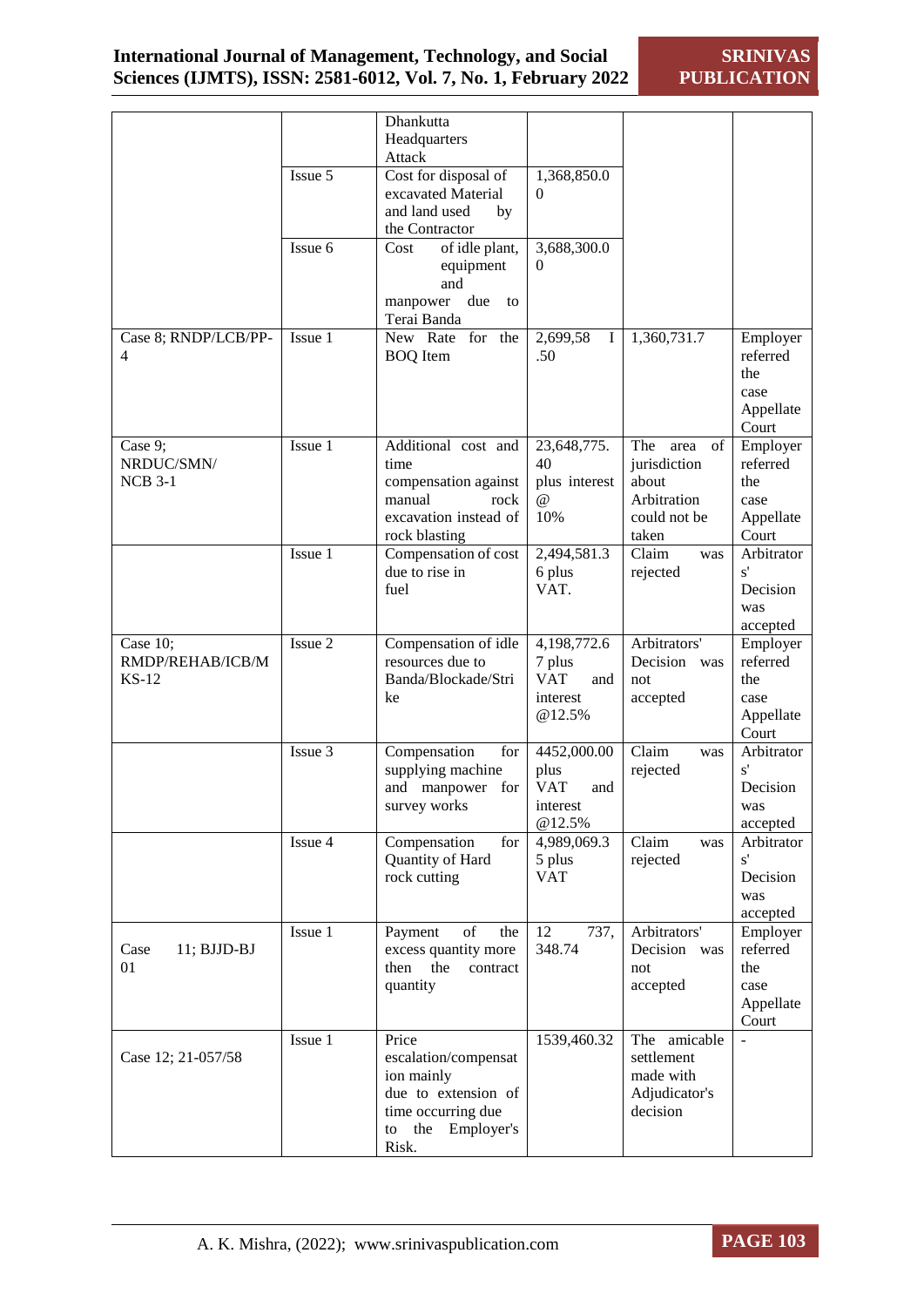## **International Journal of Management, Technology, and Social Sciences (IJMTS), ISSN: 2581-6012, Vol. 7, No. 1, February 2022**

**SRINIVAS PUBLICATION**

| Case 13; 22-057/58          | Issue 1                                                                                                                                                                                                                           | Price<br>escalation/<br>compensation mainly<br>due to the extension<br>of time occurred due<br>Employer's<br>the<br>to<br>Risk. | 1749,5I1.52                                            | The amicable<br>settlement<br>made with<br>Adjudicator's<br>decision | $\overline{\phantom{a}}$                               |
|-----------------------------|-----------------------------------------------------------------------------------------------------------------------------------------------------------------------------------------------------------------------------------|---------------------------------------------------------------------------------------------------------------------------------|--------------------------------------------------------|----------------------------------------------------------------------|--------------------------------------------------------|
|                             |                                                                                                                                                                                                                                   |                                                                                                                                 |                                                        |                                                                      |                                                        |
| Case 14;<br>RNDP/LCB/PP-3   | <b>New</b><br>Rate for<br>increased<br>quantity 1. The<br>beyond<br>issue<br>25%<br>of<br><b>BOQ</b>                                                                                                                              | 756.469, 9,000                                                                                                                  | 457, 3, 28323<br>3.1                                   | Arbitrators'<br>The<br>decision<br>was<br>not<br>accepted            | Employer<br>referred the<br>case<br>Appellate<br>Court |
|                             | quantity                                                                                                                                                                                                                          |                                                                                                                                 |                                                        |                                                                      |                                                        |
| Case 15;<br>RCSP/ICB/GTS/02 | Compensation<br>for the loss due<br>to 1 Issue I,<br>Bandhas, and<br>strikes                                                                                                                                                      | 8 065,022.85                                                                                                                    | 1,866,020.00                                           | Arbitrators'<br>Decision<br>was<br>not<br>accepted                   | Employer<br>referred the<br>case<br>Appellate<br>Court |
|                             | <b>Additional Costs</b><br>for indirect items<br>like<br>supervision,<br>utilities for the<br>period of<br>Issue 2<br>prolongation of<br>the contract<br>beyond.<br>The originally<br>intended date of<br>completion              | 8,671,503.15                                                                                                                    | 5,080,789.85                                           | Arbitrators'<br>The<br>decision<br>was<br>not<br>accepted            | Employer<br>referred the<br>case<br>Appellate<br>Court |
|                             | <b>Additional Cost</b><br>of extension of<br><b>Insurance Policy</b><br>and Performance<br>Issue 3 Security<br>for the period of<br>prolongation<br>of the contract<br>beyond the<br>originally<br>intended date of<br>completion | 415,264.12                                                                                                                      | 415164.12                                              | Arbitrators'<br>The<br>decision<br>was<br>not<br>accepted            | Employer<br>referred the<br>case<br>Appellate<br>Court |
|                             | <b>Additional Cost</b><br>for loss of<br>Issue 4<br>productivity<br>caused by design<br>change                                                                                                                                    | 10,504,662.82                                                                                                                   | rejected                                               | Arbitrators'<br>Decision was<br>accepted                             |                                                        |
| Case 16;<br>STFP/ICB/BM     | Additional Cost<br>of idle Resource<br>due 1<br>The issue I, to<br>Bandhs,<br>Blockades,<br>and<br><b>Strikes</b>                                                                                                                 | 1,11,26,736.91                                                                                                                  | 5,672,235.65<br>+interestamo<br>unt of<br>1,125,122.80 | Arbitrators'<br>Decision<br>was<br>not<br>accepted                   | Employer<br>referred the<br>case<br>Appellate<br>Court |
|                             | disruption<br>The<br>caused<br>due<br>to<br>stoppage in                                                                                                                                                                           | 9,042,824.95                                                                                                                    | rejected                                               | Arbitrators'<br>Decision was<br>accepted                             | $\overline{\phantom{a}}$                               |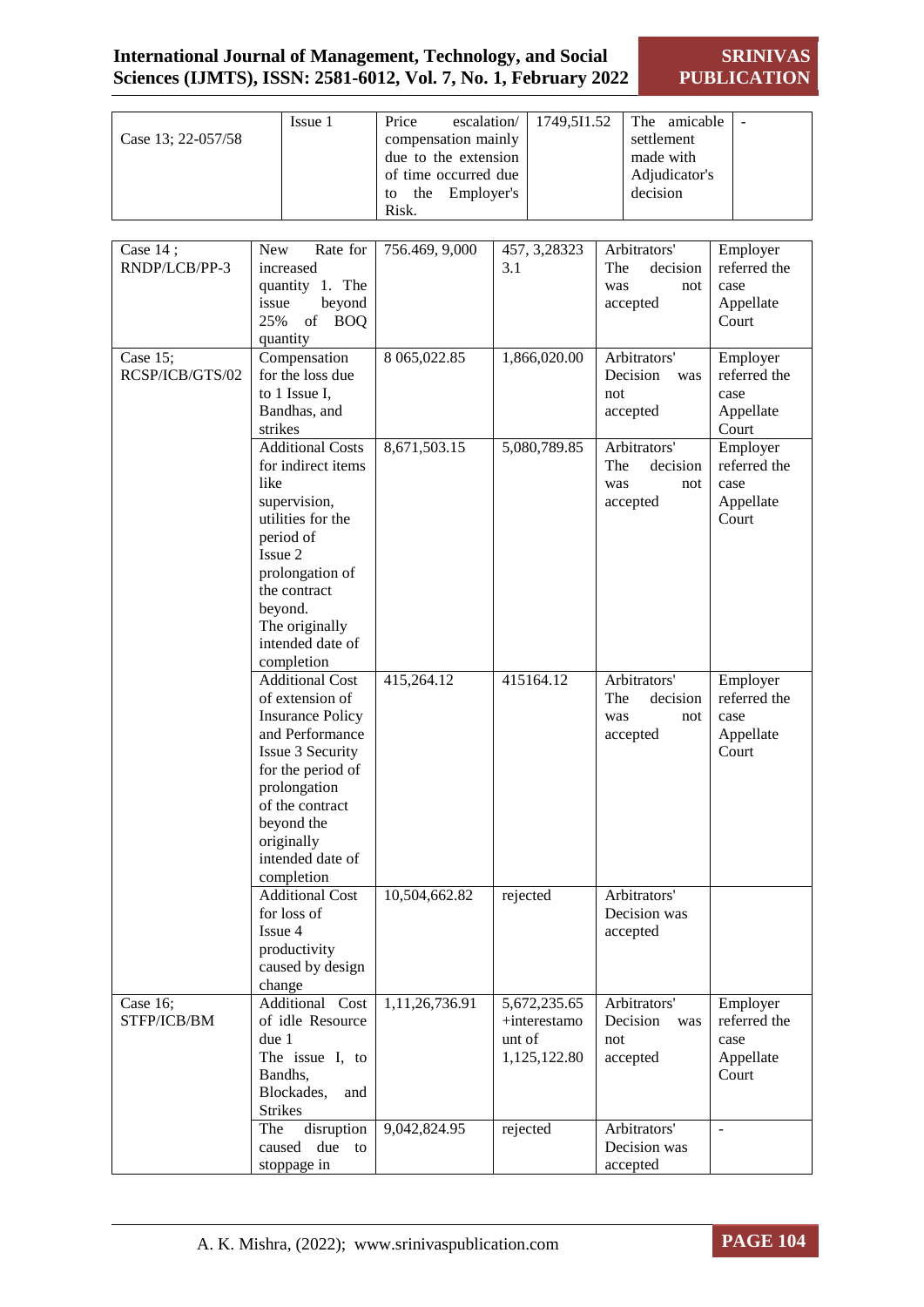| Issue 2 idle       |  |  |
|--------------------|--|--|
| resource caused    |  |  |
| by<br>non          |  |  |
| availability<br>of |  |  |
| Diesel             |  |  |

[12, 13, 14, 15 &16]

The description of the project and identity of the projects have been not explained to avoid consequences of social responsibility of the stakeholders through contract number is given to validate on demand for verification (Table 1). No. of disputed issues in each case is at least 1 issue to maximum 6 issues altogether it comes to be 30 issues in 16 cases. All the contracts were interpreted based on the practice of the Department using PPMO regulations and standard textbooks and Nepal law commission [17, 18 & 19].

## **6.1.2 Proportion of issues settled by arbitration**

|                  | <b>Radio 2.</b> 110 portion of issues settica by arbitration |                |                           |                                 |
|------------------|--------------------------------------------------------------|----------------|---------------------------|---------------------------------|
| <b>S. No.</b>    | <b>Description</b>                                           | No. of         | The proportion of Remarks |                                 |
|                  |                                                              | <i>issues</i>  | <b>issues</b><br>(in      |                                 |
|                  |                                                              |                | <b>Percentage)</b>        |                                 |
| I.               | <b>Total</b> issues                                          | 30             |                           |                                 |
| 2.               | Issues settled by                                            | 6              | 21.43%                    | The issues of cases $12 \& 13$  |
|                  | arbitration                                                  |                |                           | were settled amicably after     |
|                  |                                                              |                |                           | Adjudicator's decision.         |
| 3.               | Issues referred to                                           | 22             | 78.57%                    |                                 |
|                  | <b>Appellate Court</b>                                       |                |                           |                                 |
|                  | after                                                        |                |                           |                                 |
|                  | arbitratio                                                   |                |                           |                                 |
|                  | n awardi.e., not                                             |                |                           |                                 |
|                  | settled by                                                   |                |                           |                                 |
|                  | arbitration                                                  |                |                           |                                 |
| $\overline{4}$ . | Issues referred to                                           | 12             | 42.86%                    |                                 |
|                  | <b>Appellate Court</b>                                       |                |                           |                                 |
|                  | by Employers                                                 |                |                           |                                 |
| 5.               | Issues referred to                                           | $\overline{7}$ | 25.00%                    | Issue 1 of case no. 3 was       |
|                  | <b>Appellate Court</b>                                       |                |                           | referred by both the Employer   |
|                  | by Contractors                                               |                |                           | and the Contractor. While the   |
|                  |                                                              |                |                           | issue 1 to 7 of case no. 7 were |
|                  |                                                              |                |                           |                                 |
|                  |                                                              |                |                           | referred by the Contractor.     |
| 6.               | Issues referred to                                           | $\overline{1}$ | 3.57%                     | Issue 1 of case no. 3 was       |
|                  | <b>Appellate Court</b>                                       |                |                           | referred by both the Employer   |
|                  | both<br>the<br>by                                            |                |                           | and the Contractor.             |
|                  | parties                                                      |                |                           |                                 |

## **Table 2:** Proportion of issues settled by arbitration

The results from the case studies are shown in Table 2 illustrates only 21.43% of the issues were settled by arbitration. That means most of the issues (i.e., 75.57% issues) were not resolved by arbitration and the issues were referred to Appellate Court. This implies that the success rate of arbitration for resolving disputes in road contracts in Nepal is only 21.43%. Out of 78.57% of issues referred to Appellate Court. 42.86% of issues were referred by the Employers, 25.00% issues were referred by the Contractors and 3.57% issues were referred by both the parties. This implies that most of the issues are referred to Appellate Court by Employers. That means most Employers are not accepting the arbitration award. Whereas mostly the contractors are accepting the arbitration award.

This sub-section mainly deals with the success rate of arbitration practiced in Nepalese road construction contracts under DoR. The arbitration couldn't settle 78.57% of the issues and they were referred to Appellate Court. Only 21.43% of issues were settled by arbitration. That means the success rate of arbitration was only 21.43% which is very low in the Nepalese road contracts. Mostly the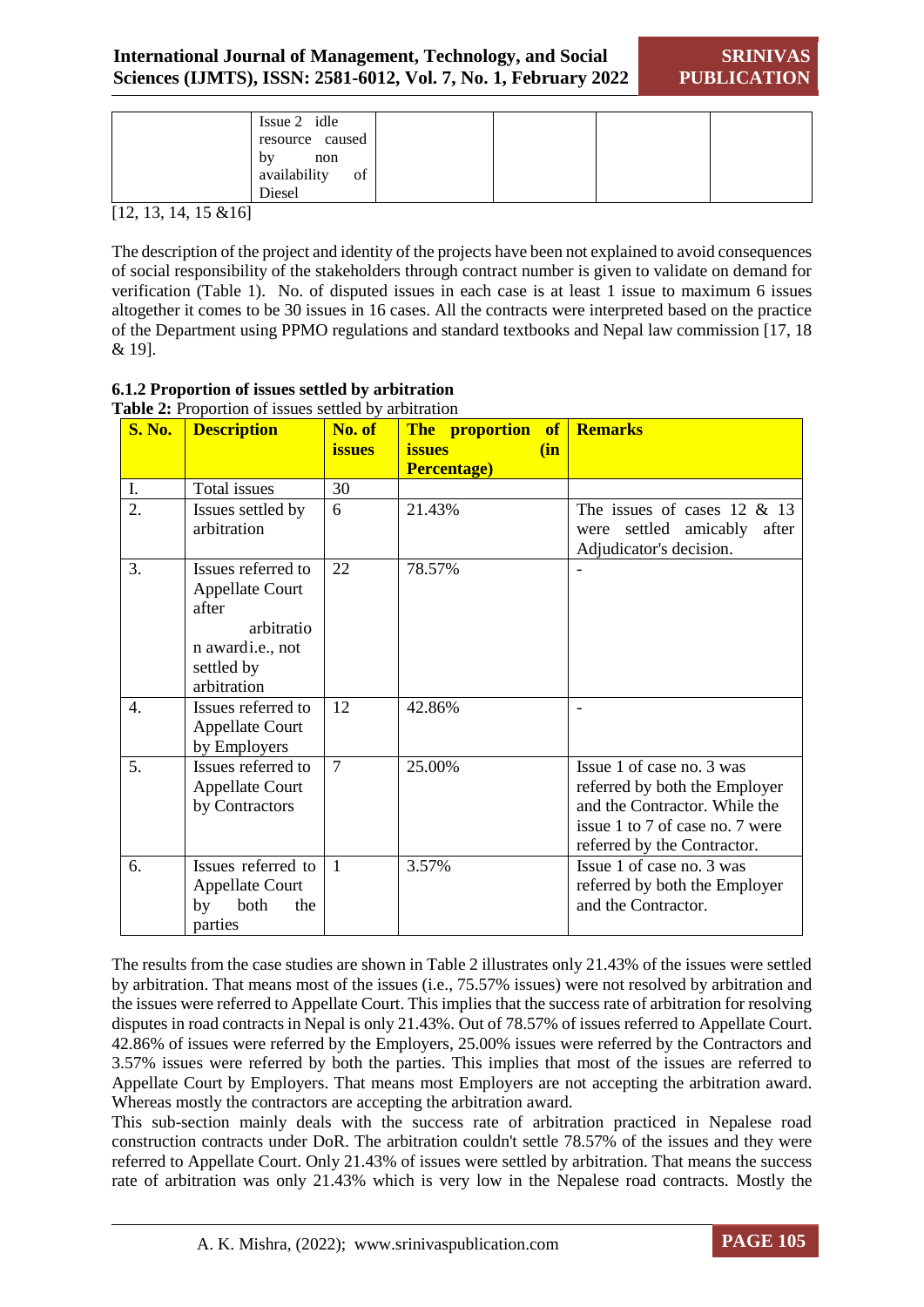Employers were not accepting the arbitrators' award and the issues were referred to Appellate Court by them. That means either Employers do not trust the arbitrators' award or they have a lack of confidence to accept the arbitrators' award due to problems accepting their decisions. During the discussions with the experts from Employer's side, it was found that though the arbitration is binding and enforceable by law, the Employers always want to avoid risks of being investigated by oversight agencies. Employers' minds are guided by the thoughts that the oversight agencies such as CIAA, NVC, Auditors, etc. Therefore, they usually try to go for further steps if the decisions are against the Employer. From the case studies, it was found that only a few issues i.e., 25.00%% were referred to Appellate Court by the Contractors after the arbitration award. That means, we can say that Contractors mostly accept the arbitration award except in a few exceptional cases.

The literature on practices of arbitration in other countries showed that in the World Bank's study (2008), 79% of the DRB'S decisions were rejected in road construction projects in India. 44% were rejected by the Employers and 35% by the Contractors. While in Nepal 78.57% of the arbitration award was rejected. 42.86% were rejected by the Employers, 25.00% by the Contractors, and 3.57% by both parties. During the discussions with experts from the arbitrators' side, it was obtained information that the success rate of arbitration in advanced countries like in the USA is around 99% whereas in Nepal its success rate is hardly 1%. To increase the success rate of arbitration in the Nepalese road construction industry like in other countries, a culture should be developed and the spirit of arbitration should be familiarized/adopted by conducting various training and awareness programs in upper implementing agencies including other stockholders, oversight agencies, etc. But from case studies, it was found that its success rate in road contracts is 21.43% which is very low as compared to other countries. Its success rate is again lower than Indian Road Contracts. However, its success rate is high in developed countries like the UK, New Zealand, Singapore, etc., and found effective there.

The next section discusses the understanding of contracting parties regarding the arbitration and the realization of its spirit by them.

## **6.2 Understanding of Parties about Arbitration and its Spirit:**

**6.2.1 Submission of Claims by Contractors:** Contractors have the right to claim for the compensation events as per the conditions of the contract. It was found that 85% of Employers agreed that the Contractors often submit the claims and 60% of Contractors. It implies that today's contractors are conscious and serious about the claims. They know their rights to claim for the additional cost incurred or extra cost incurred during execution of the works due to compensation events as per contractual provisions.

## **6.2.2 Acceptance of Project Manager's decisions by Contractors on their Claims**

When a contractor submits the claims to the Project Manager (PM), the PM decides the contractor's claim. It was found that the majority of Employers and Contractors agreed that the Contractors rarely agree with the decision of the Project Manager on their claims. During the discussion with the contractors, they had opinions that the PM mostly refused/denied the approval of the claims, especially cost compensation which did not contain in-priced BOQ, though the claims were genuine. "The client always wants to achieve the maximum quality at low cost." Questions were asked to the Employers whether they denied approving the contractor's claims or not. They had opinions that mostly the Contractors submitted the cost compensation claims far more than the realistic. "Also there were limited budgets and it was not easy to approve without reliable evidence. Today's contractors always intend to submit the claims more and they always try to maximize the profit by any means". It implies that Contractors generally do not accept or agree with PM's decisions on their claims. There is a lack of trust between the contracting parties regarding the claims. Both the parties are serious and sincere about the claims.

## **6.2.3 Knowledge of Arbitration Provisions for Resolution of Disputes**

The contracting parties in construction contracts are the Employer and the Contractor. The parties were asked the question through a questionnaire survey whether they understood the arbitration provision for resolving disputes in the contract. It was found that 100% of Employers and 100% of Contractors agreed that they understood about arbitration provision for the resolution of disputes in contracts. During the discussion with contractors and employers regarding their knowledge about arbitration, most of the contractors and employers had the opinion that arbitrators are appointed as a provision contract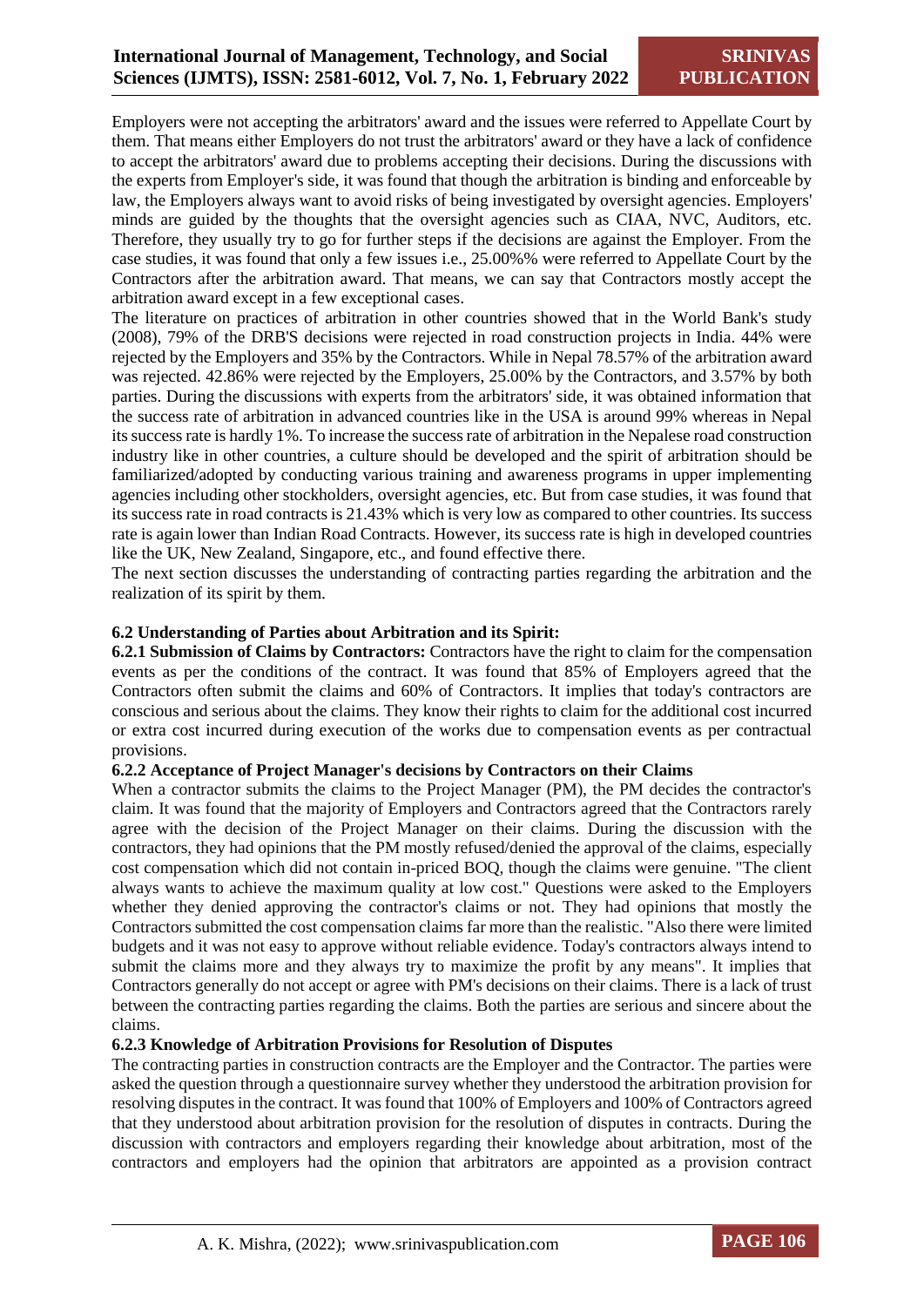document. It implies that the contracting parties in road construction contracts have good knowledge about the provision of arbitration.

## **6.2.4 Contractor's Claims to arbitration**

The literature review, review of contract agreement shows the provision of dispute settlement in various Nepalese road construction contracts. As per the literature review, if the contractor believes that a decision taken by the adjudicator was either outside the authority given to him by the contract or the decision was wrongly taken, the decision shall be referred to the Arbitration within certain days of notification of the arbitrators' decisions. Hence the contractors have the right to accept or reject the arbitration award.

It was found that the majority of Employers and Contractors agreed that Contractors often referred the claims to arbitration. During the discussion with the contractors, they had opinions that the Employers denied to approve the genuine claims/compensations and it was needed to refer the claims to the arbitration.

This implies that the adjudicator's decisions regarding the claims of compensation are generally not acceptable to the Contractors and they intend to refer the claims to the arbitration as per the provision of conditions of the contract. That means the contractors know the procedure for referring the claims to arbitration and hence try to settle the disputes quickly.

## **6.2.5 Acceptance of Arbitrators' Decisions:**

The literature review shows that arbitrators are a third impartial party, appointed upon the agreement of both the contracting parties. The question "Do you accept the arbitrators' decisions in general?" was asked to the Contractors and the question "Do the contractors accept the arbitrators' decisions in general?" was asked to the Employers. It was found that most contractors said that they generally accept the arbitrators' decisions while most Employers said that generally, they do not accept their decisions. During the discussion with the Employers, the following were the opinions of Employers for not accepting the arbitrators 'decisions:

"To escape from to be investigated by the oversight agencies like Commission for the Investigation of Abuse of Authority (CIAA), National Vigilance Center (NVC), Auditors, etc."

"The oversight agencies frequently ask the questions if the approval is given to the arbitrators' decisions which are against the government."

"An arbitrator's decisions were mostly favorable to contractors."

"Arbitrators went beyond the contract provisions."

"Misinterpretation of relevant clauses or conditions of contract (CoC)."

"Arbitrators did not realize the real situation. In many occasions, decisions made were favorable to the Contractors."

The above was only the Employer's opinions gathered during the questionnaire survey and discussions with them. During the discussion with the Contractors, they had the opinion that they generally accept the arbitrators' decisions except in exceptional cases. They agreed that, in some exceptional cases, they refer the case to Appellate Court, otherwise, they accept the decisions whether the decisions are favorable to them or not. Mostly the arbitrators' decisions are acceptable to the Contractors except in exceptional few cases while mostly the decisions are not acceptable to the Employers. That means from the Contractor's side. the arbitration is sufficient to resolve the contractual disputes. Employers may have difficulties accepting the decisions due to various reasons. Employers have a fear of the oversight agencies like CIAA, NVC. Auditors etc. that the agencies may ask questions while accepting the arbitrators' decisions that are against the government. Hence Employer tends to avoid the risks. Their mind is guided by the thoughts that the oversight agencies investigate while the approval is given to the arbitrators' decisions. Therefore they intend to reject the decisions and further go for litigation. That may affect the project implementation by cost overrun, time overrun, and quality degradation. Ultimately the project may suffer from all the risks and may fail. The literature reveals that the spirit of arbitration is for the real-time solution of the disputes by prompt, cost-effective, efficient, and conclusive resolution of disputes whereas its spirit has not been realized by the Employers.

## **6.2.6 Referral of Disputes to Litigation after Arbitration Award**

The literature, provision of dispute resolution in Nepalese road construction contracts, shows that either party may refer an award of the arbitration to court within certain days ( generally 30 days), as stated in the contract, of the arbitrators' written decision. It was found that most of the Employers agreed that they refer the disputes to the litigation after the arbitrators 'decision whereas most of the Contractors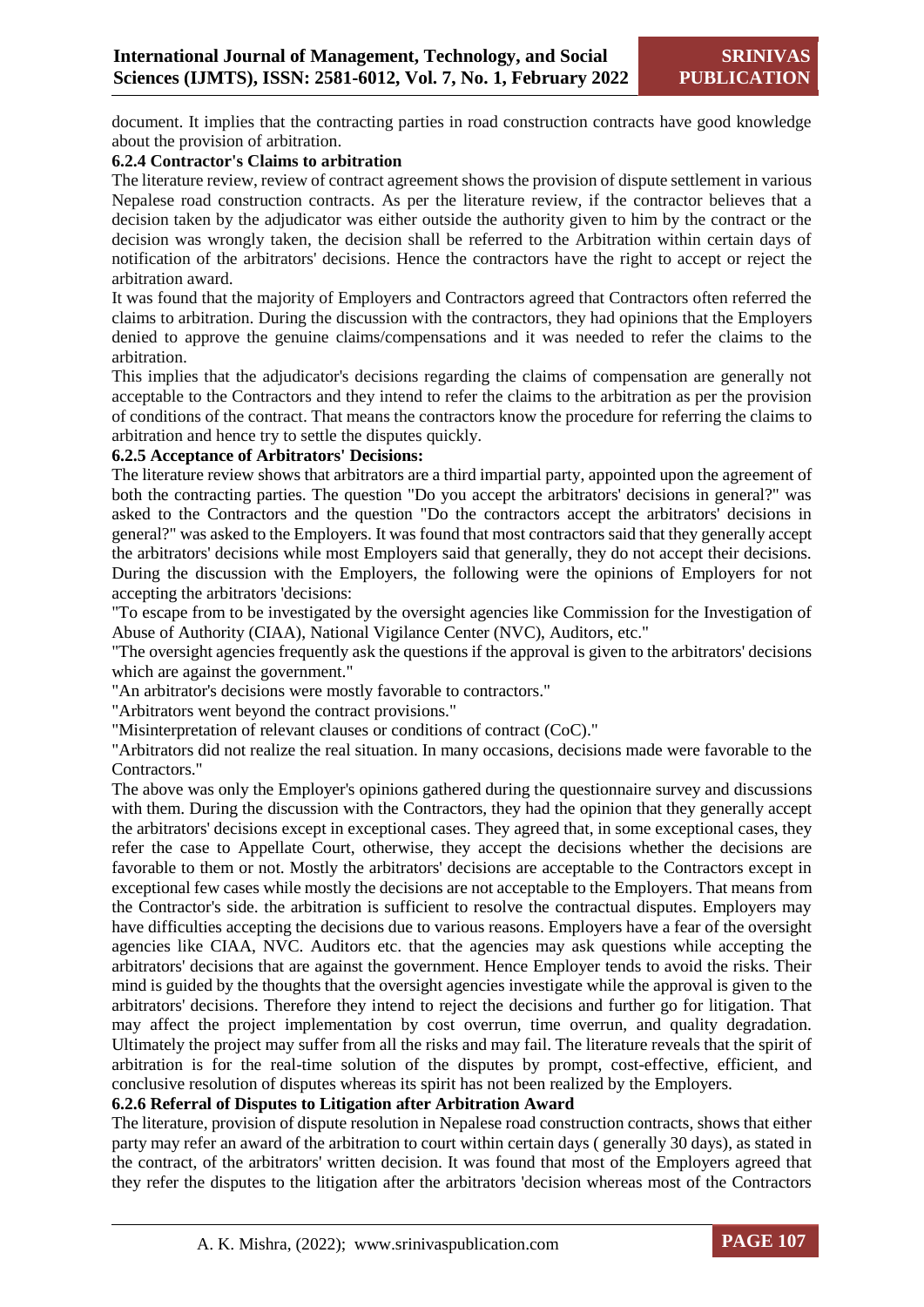agreed that they do not refer the disputes to the litigation after the arbitrators' decision. As per the contractor's opinions, in some cases, while Employers refer the cases to arbitration, the Contractors also tend to refer the same case to arbitration so that the arbitrator will also see the case from the viewpoint of the contractor's initial claims. During the discussion with the Employers, they agreed that when they did not accept the arbitrators' decision, which was against the government, for the reasons mentioned in above paragraph 6.2.5, ultimately they referred the cases to litigation.

The above result implies that mostly the arbitration award is acceptable to Contractors except in a few exceptional cases and hence they do not refer the case to litigation. On the other hand, mostly the arbitration award is not acceptable to Employers and hence they refer the cases to litigation. Though the Contractors accept the decisions they may refer the cases to litigation, to some extent, when the Employers referred the cases to litigation, to express their initial claims to the litigation so that the court would see from the viewpoint of the contractor's initial claim. The Employer proposed the arbitration in the contract document and contractors accepted it while submitting the bid. But when disputes were raised and referred to the arbitrators, the arbitrators' decision was not accepted by the Employer. What does it mean? Its means the real spirit of the arbitration has not been realized by the Employers. Also, the spirit of the arbitration has not been familiarized in the Nepalese construction industry.

This sub-section mainly deals with the familiarities of the parties about arbitration and its spirit. The literature review shows that there are two contracting parties in construction contracts. They are the Employers and the Contractors. Also, claims are inevitable in construction contracts i.e. the construction workplaces are common for claims. Through the questionnaire survey and discussion with the contractors and employers, it was found that contractors often submit the claims. Hence today's contractors are seen as conscious and serious about the claims and familiar with their rights to claim for the additional cost incurred or extra cost incurred during execution of the works by the compensation events.

The study revealed that Contractors generally did not agree with PM's decisions on their claims. Employers always tried to achieve maximum work at a low cost whereas contractors tried to make maximum profit. For this, the parties tried to minimize the conflicts that may create claims. Hence both the parties are serious and sincere about the claims. The contracting parties are well familiarized with the provision and procedure of arbitration while its spirit has not been familiarized in the construction industry including the Employer.

## **6.3 Response of Contracting Parties about Arbitration Award:**

**6.3.1 Impartiality of Arbitration award:** The question was asked to both the parties whether the arbitration award was favorable to Employers, Contractors or fair to both parties to assess the parties' responses about the impartiality of arbitrators decisions. It was found that the majority of Employers argued that the decision of arbitrators was favorable to the Contractors whereas, most of the Contractors agreed that the decisions were fair to both the parties. During the discussion with the arbitrators, as the Employers are proposing an arbitration in the contract document and the contractors are accepting it in most of the cases, they could have confidence and trust to accept the decisions. There are different perceptions of Employers and Contractors regarding the impartialities of arbitration. Impartiality of arbitrators is questionable from Employer's side and while there is good trust from the Contractor's side. That means Contractors believe in the decisions of arbitrators, while Employers do not believe the arbitrators' decisions.

## **6.3.2 Timely Decisions by Arbitrators:**

Literature of contract agreement in road construction contracts shows that when a claim is submitted to the arbitrator, then arbitrators shall make decisions in writing within a certain period, usually 120 days period, of timely receipt of notification of such request. It was found that 90% of Employers and 95% of Contractors agreed that the arbitrators gave the decisions. During the discussion with the Employers and Contractors, most of them said that arbitrators gave the decisions on time except in a few cases of large projects where the period was extended upon the agreement of both the parties. The above result and discussion imply that both the parties have views that the arbitrators involved in road construction contracts under DoR are efficient and make the decisions timely except in exceptional cases. Hence both the parties are satisfied with the time taken by the arbitration for making decisions

## **6.3.3 Acceptance of Award of Arbitration:**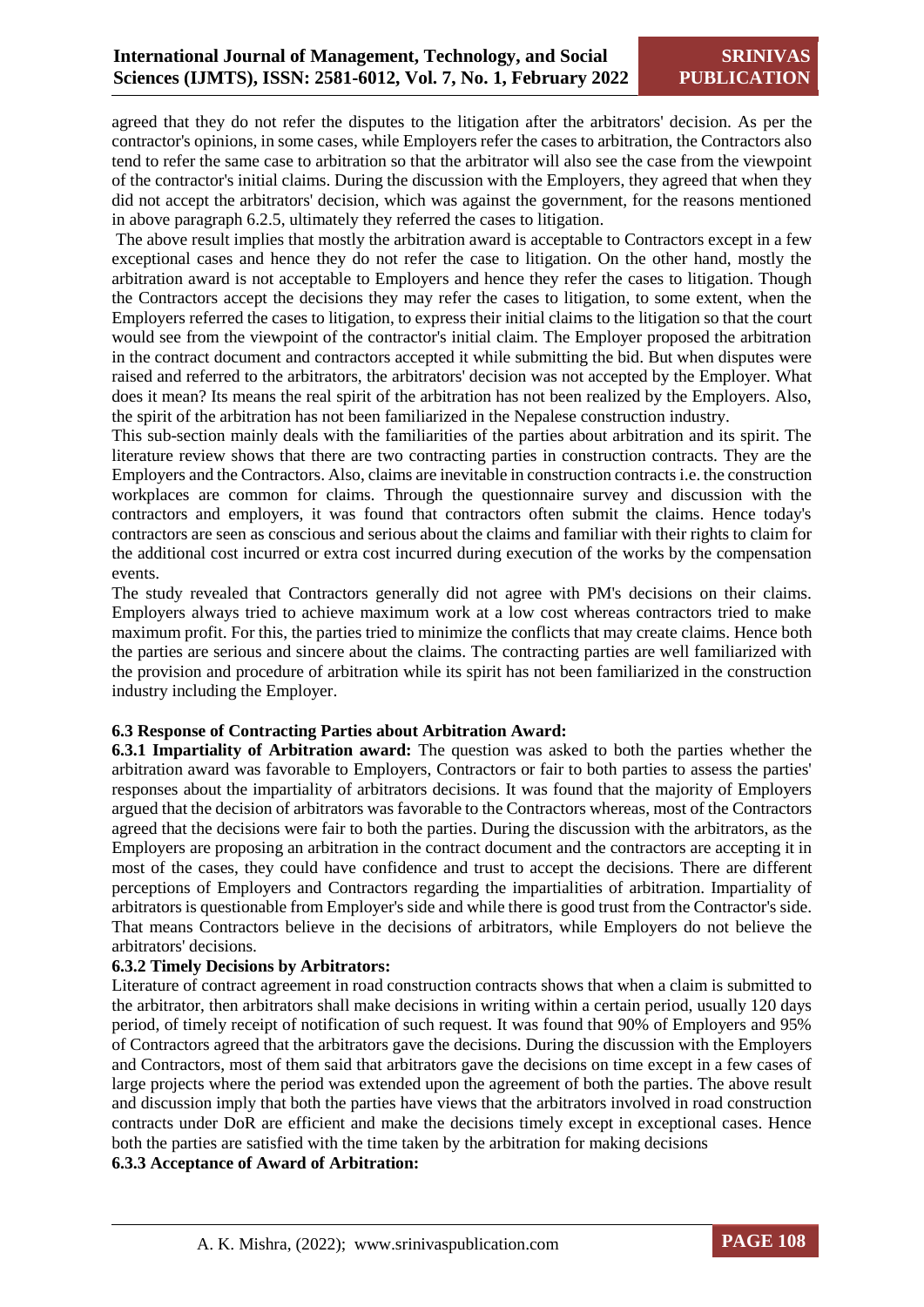It was found that the majority of Employers and most Contractors said that they generally accept the award of arbitration. During the discussion with the Employers, the majority of the Employers said that it is comfortable to accept the arbitrator's awards in comparison to the adjudicator's decisions as the provision of arbitration is legal standing and enforceable by law. They said that the role of adjudication is only advisory, not binding by the law. As arbitration is legal standing and their awards are final and binding, therefore, arbitrator's awards are comfortable to accept by the Employers if they have choices between the adjudicator's decisions and arbitrator's awards.

**6.3.4 Sufficiency of Award of Arbitration:** The perceptions of the parties about the sufficiency of arbitration provision were assessed through the questionnaire survey with the parties and discussion with them. It was found that most Employers had the perceptions that arbitration was not sufficient for the resolution of disputes in contracts whereas the majority of Contractors had perceptions that only arbitration provision was sufficient. During the discussion with the Contractors, it was asked to 40% of contractors who chose the option that it needed arbitration after adjudication, though they accept the adjudicator's decisions. Most of them said that although they accepted the arbitrators' decisions, there should be a mechanism or provision of litigation after arbitration, otherwise, the arbitrators use their monopoly powers, and therefore, there should be a provision of litigation. It implies that from the Employer's side arbitration alone is not sufficient whereas from the Contractor's side it is sufficient.

This sub-section mainly deals with the responses of the parties about arbitration awards. Although the Employers appreciate the efficiency of the arbitrators, they have a negative response in the arbitration award. There is a lack of trust in the arbitration award from the Employer's side. While Contractors have a positive response towards it. Contractors intend to settle the disputes by it while the Employers intend to settle the disputes from the next higher steps.

## **7. CONCLUSION :**

In Nepalese road construction contracts under DoR, the success rate of arbitration (i.e., 21.43%) for resolving contractual disputes is very low. The majority of problems that have been arisen in the success of arbitration as an ADR are as a result of Employers not accepting the decision of arbitrators. As the Employer is a government-owned entity and because of many oversight agencies such as Commission for the Investigation of the Abuse of Authority (CIAA), National Vigilance Center (NVC), different Auditors, etc, operating behind the contractual hemisphere and their interference without any reasons whatsoever, the Employers generally prefer not to be answerable to such circumstances and prefer to approach a more legal backing for their safety, even though the cost of resolving the disputes could be higher than at the time of resolution through arbitration. Such tendencies have weakened the arbitration process even though the process may fair, impartial, logical, and judicious. Therefore most of the issues are referred to litigation by the Employers. If the Employers adhere to accept the arbitration award, its success rate would be increased.

Today's contractors are conscious and serious about the claims. They know their rights to claim for the additional cost incurred or extra cost incurred during execution of the works due to compensation events as per contractual provisions. The level of knowledge of the contractors regarding claims is increasing. There is a lack of trust between the contracting parties regarding the claims. Both the parties are serious and sincere about the claims. The contracting parties, the Employer and the Contractor, in road construction contracts have good knowledge about the provision of arbitration for the resolution of disputes. Hence the contracting parties are well familiarized with the provision and procedure of arbitration. But the spirit of arbitration for resolving disputes has not been adopted in the Nepalese road construction industry as the arbitration award are not accepted in most of the cases. As the Employers are not accepting the arbitration award although the decisions are acceptable to the Contractors, the spirit/strength and value of the arbitration provision in decisions are acceptable to the Contractors, the spirit/strength and value of the arbitration provision in resolving construction disputes have not been utilized in Nepalese road construction industry.

From the responses of the Employers, the decisions of arbitrators are favorable to the Contractors while their decisions are fair to both the parties from the responses of the Contractors. The contractors responded that the arbitration awards are sufficient while the Employer respond to the insufficiency of their decisions. Therefore, there is a lack of trust in the arbitration award from the Employer's side. Being very low success rate of arbitration, not the adoption of the spirit of arbitration in the Nepalese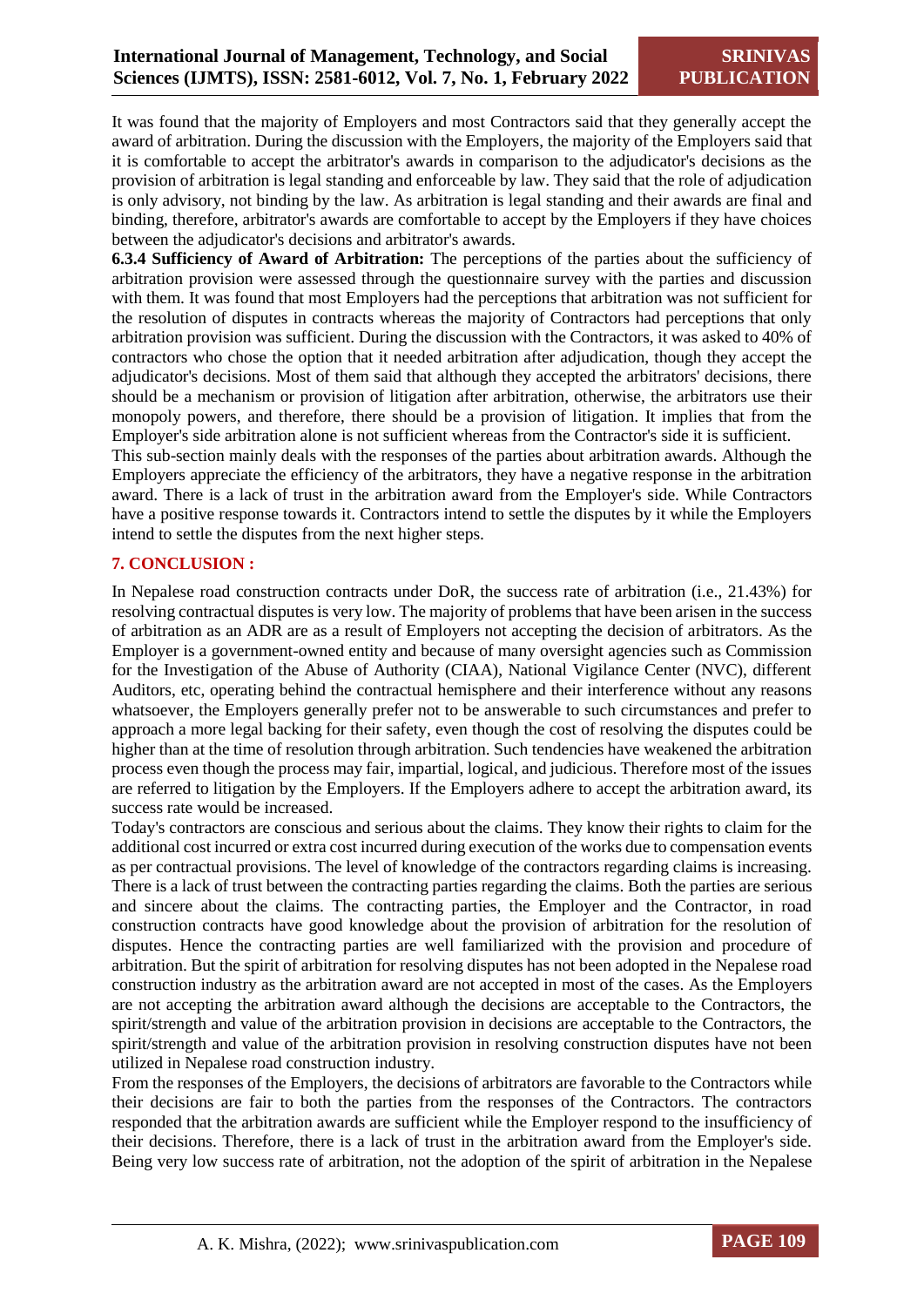road construction industry, and poor responses of the Employers in the arbitration award, arbitration has become ineffective and underutilized in road construction contracts.

## **8. RECOMMENDATION :**

The adoption of the real-time solution of disputes given by the arbitration should be encouraged. For this, various programs and training may be conducted and culture should be developed to implement the arbitration award so that the spirit, value, and strength of arbitration will be adopted in the construction industry. The arbitration will only be effective if the Employers adhere to accept it and have the will to implement it. For this, as the Employers have a lack of confidence to accept their decisions due to fear of the oversight agencies being questioned, it should be directed towards the legal framework. There should be various interaction programs between the employers and arbitrators so that there the gap between them is shortened and that also increases the trust between them.

The selection of arbitrators should be in such a way that the contracting parties should have confidence in their decisions. The ethics and morals of the arbitrators should be appreciable.

## **9. LIMITATIONS OF STUDY :**

The study will be limited to the road construction projects under DoR having the provision of arbitration as a dispute resolution method. The cases available in the Dispute Resolution Unit (DRU) of DoR will be selected for case studies. Besides, the cost and time overrun due to delays in dispute resolution will not be studied.

## **REFERENCES :**

- [1] Bramble, B. B. & Cipollini, M. D., (1995). Resolution of Disputes to avoid Construction Claims. 1st ed. United States of America: National Cooperative Highway Research Program.
- [2] Mishra A. K, Mandal L, Pant R. R. (2018). Causes of Dispute in International Competitive Bidding Road Contracts Funded by Asian Development Bank in Nepal. *J Adv Res Busi Law Tech Mgmt, 1*(3), 5-16. [Google Scholar](https://www.researchgate.net/profile/Anjay-Mishra/publication/328047727_Causes_of_Dispute_in_International_Competitive_Bidding_Road_Contracts_Funded_by_Asian_Development_Bank_in_Nepal_AsstProfessor_at_Shanker_Dev_Campus/links/5bb4b49345851574f7f7c036/Causes-of-Dispute-in-International-Competitive-Bidding-Road-Contracts-Funded-by-Asian-Development-Bank-in-Nepal-AsstProfessor-at-Shanker-Dev-Campus.pdf) ×
- [3] Mishra A. K., (2018). Dispute Resolution Practice of Project Management in Nepal. *J Adv Res Busi Law Tech Mgmt, 1*(4), 1-11. [Google Scholar](https://www.researchgate.net/profile/Anjay-Mishra/publication/330142366_Dispute_Resolution_Practice_of_Project_Management_in_Nepal/links/5c2f7cc8a6fdccd6b590e123/Dispute-Resolution-Practice-of-Project-Management-in-Nepal.pdf) ×
- [4] Mishra. A. K., (2020). Project Management: Theory and Practice from Different Countries. (p. 345). Tamilnadu: DK International Research Foundation. http://doi.org/10.5281/zenodo.4817542
- [5] Marshall, E. A., 2001, Gill: The Law of Arbitration. 4th ed. London: Sweet & Maxell Limited.
- [6] Mishra, A.K., Prakash Yadav, & Aithal, P. S., (2021). Dispute of the Contracts: A Case from Sikta Irrigation Project, Banke, Nepal. *International Journal of Case Studies in Business, IT, and Education (IJCSBE), 5*(1), 169-185. DOI: http://doi.org/10.5281/zenodo.5037030. [Google Scholar](https://scholar.archive.org/work/siojxcf4rranbdapqr6ysbtlqu/access/wayback/https:/srinivaspublication.com/wp-content/uploads/2021/06/13.-Project-Failure_Fullpaper.pdf) ×
- [7] Ghimire, N. R. Khadka, D. & Mainali, H. P., (2012). The Jurisprudential Foundation of Contract Law: Business Law. 1st ed. Kathmandu: Barsha Legal Service & Research Centre.
- [8] Mishra. A. K., (2020). Global Contract Administration. (p. 145). DK International Research Foundation. https://doi.org/10.5281/zenodo.4817527
- [9] Chan, E. H. W., and Suen, H. C. H., 2005. Dispute resolution management for international construction projects in China, *Management Decision, 43*(4), 589-602. [Google Scholar](https://www.emerald.com/insight/content/doi/10.1108/00251740510593576/full/html) ×
- [10] Fisk, E., (2000). Construction Project Administration: 6th ed. New Jersey: Prentice Hall.
- [11] Deoja, B. B., (2013). Claim Management in Construction Contract. In: NEPCA (Nepal Council of Arbitration), Seminar on Claim Management in Construction Contract. Union House, Kathmandu, 16 September 2013. Kathmandu: NEPCA. https://www.nepca.org.np/
- [12] DoR, 2007. Contract Agreement of Construction of Road from Bhairahawa to Mahau Bridge under